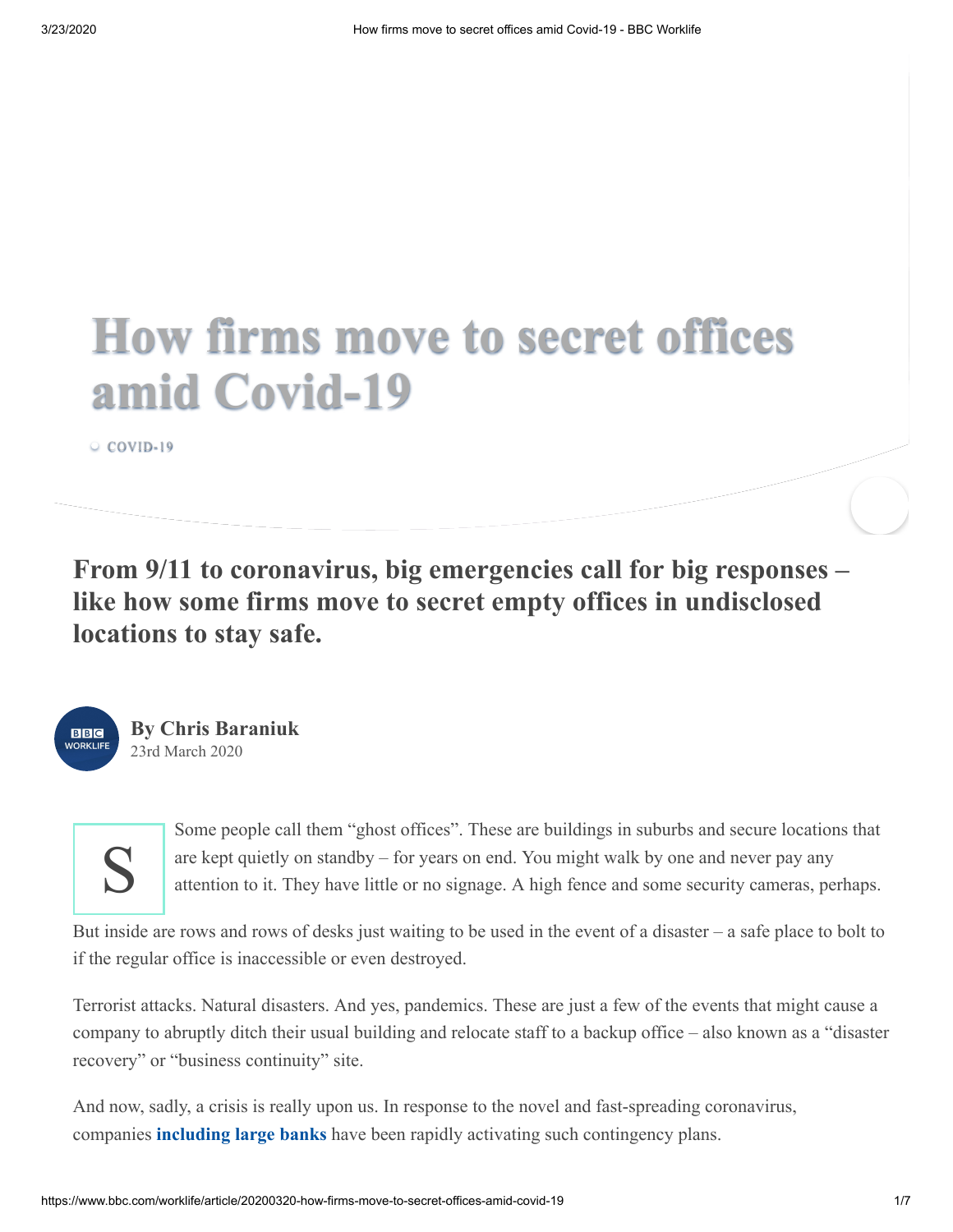# **'Disaster recovery' sites are alternatives to working from home, which isn't possible for all employees**

The idea is that, should the virus hit a company's main office, staff at the backup facility will be able to keep doing their jobs. It's an alternative to working from home, which isn't possible for all employees, including those who deal with commercially sensitive information, for example.

Some companies keep name cards or lanyards on the silently waiting desks so that, when workers arrive, they immediately know where to sit. Computers, telephones and business software are all kept ready at some locations, too. The buildings themselves might be ring-fenced with tight security. Or be built to withstand hurricanes or earthquakes.

Not all businesses can afford to have these dedicated facilities at their disposal, but backup offices can prove crucial to the survival and safety of certain companies whenever crisis hits. Often, disruptive situations only last a few days or weeks. But with coronavirus potentially lasting well into 2021, firms may find themselves relying on backup offices much longer than ever before.

### **Built for disaster**

"We've got customers in all regions utilising our facilities – that's never really happened before. This is the first global event that we are managing," says Patrick Morley, vice president of global product management at Sungard Availability Services, a company that provides backup offices and technology to firms.

Sungard has about 60 backup office locations across **[nine countries, including the UK, the US and India](https://www.sungardas.com/en-GB/facilities/)**. Several of these buildings are in the UK, including a handful in London. Companies generally rent a certain number of desks at a disaster recovery site. They might share that space with other firms, but the highestpaying clients have access to dedicated spaces that are kept on standby solely for them.



https://www.bbc.com/worklife/article/20200320-how-firms-move-to-secret-offices-amid-covid-19 2/7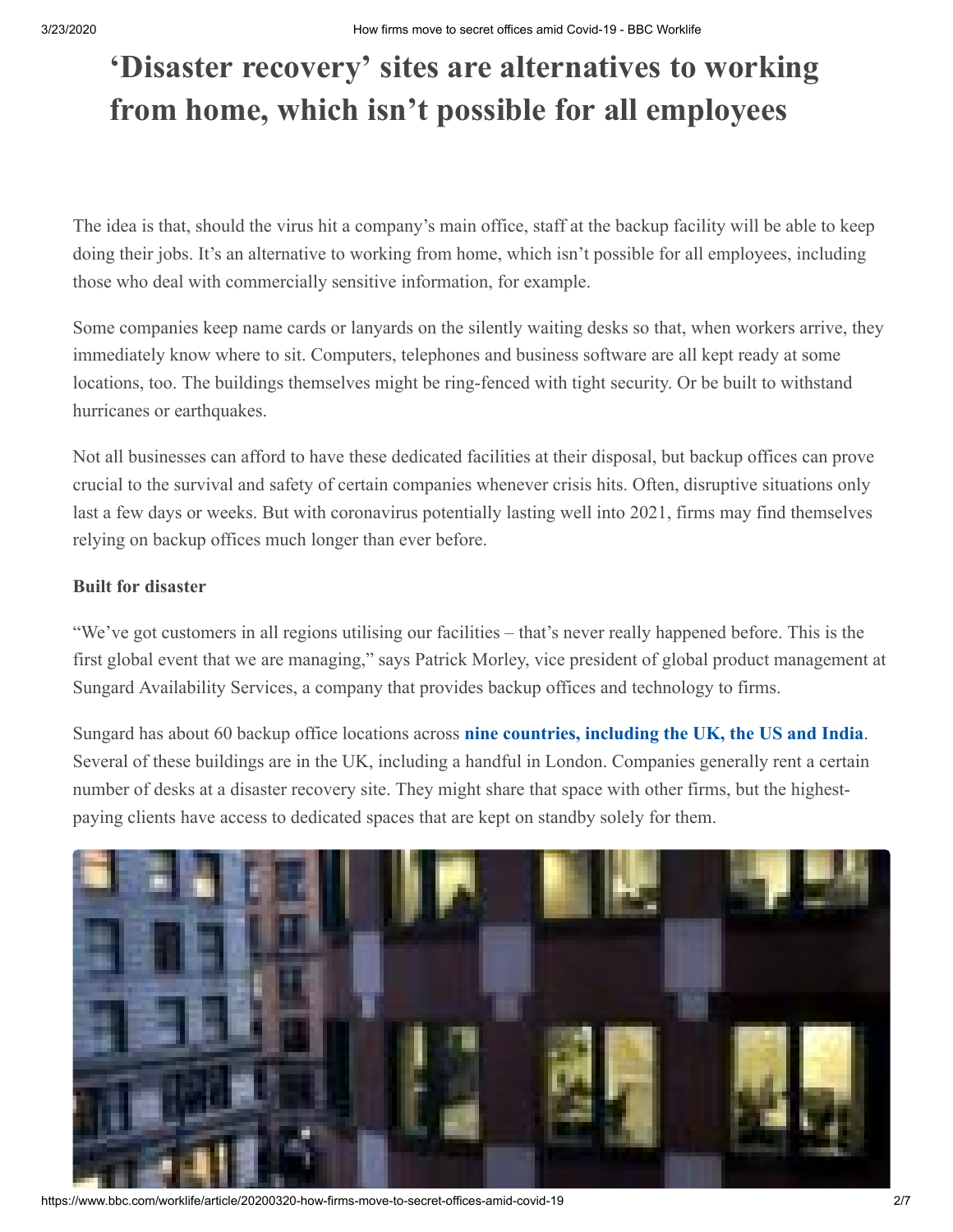

The city of Boston was empty on Friday as more worked from home amid growing coronavirus cases. (Credit: Getty Images)

By spreading workforces across a greater number of sites, businesses are clearly hoping that they can mitigate some of the risk presented by Covid-19, the disease caused by the new coronavirus. But some observers say working from home is better than opening up more offices, since any shared workplace could become a hotbed for virus transmission. Morley says Sungard's clients are indeed thinking about hygiene. "Customers have actually said, 'Look, before we come in can you do a deep clean?'" he explains.

Sungard has put out lots of hand sanitiser in its buildings. And there are signs reminding employees to wash their hands. The firm also has cleaning staff on standby to perform deep cleans whenever needed, day or night.

Financial service agencies and banks are the most likely businesses to have backup offices like this on hand. But firms in the insurance, utilities, petrochemical or real estate trade are also known to have similar facilities. For security reasons, companies don't usually disclose the locations or features of the disaster recovery sites to which they have access.

### **On the clock but off the grid**

Although client names are confidential, basic details about some of Sungard's facilities are public. The firm has a building in central London on Southwark Bridge Road, for example. It has desk space for nearly 1,700 people.

When any business wants to send staff to a backup office, it means asking a group of employees to travel to a different workplace. Staff might be asked to transfer operations immediately or they might be given a time and date at which the new working arrangements will begin.

# **All the equipment and software the employees need to do their jobs is ready and waiting**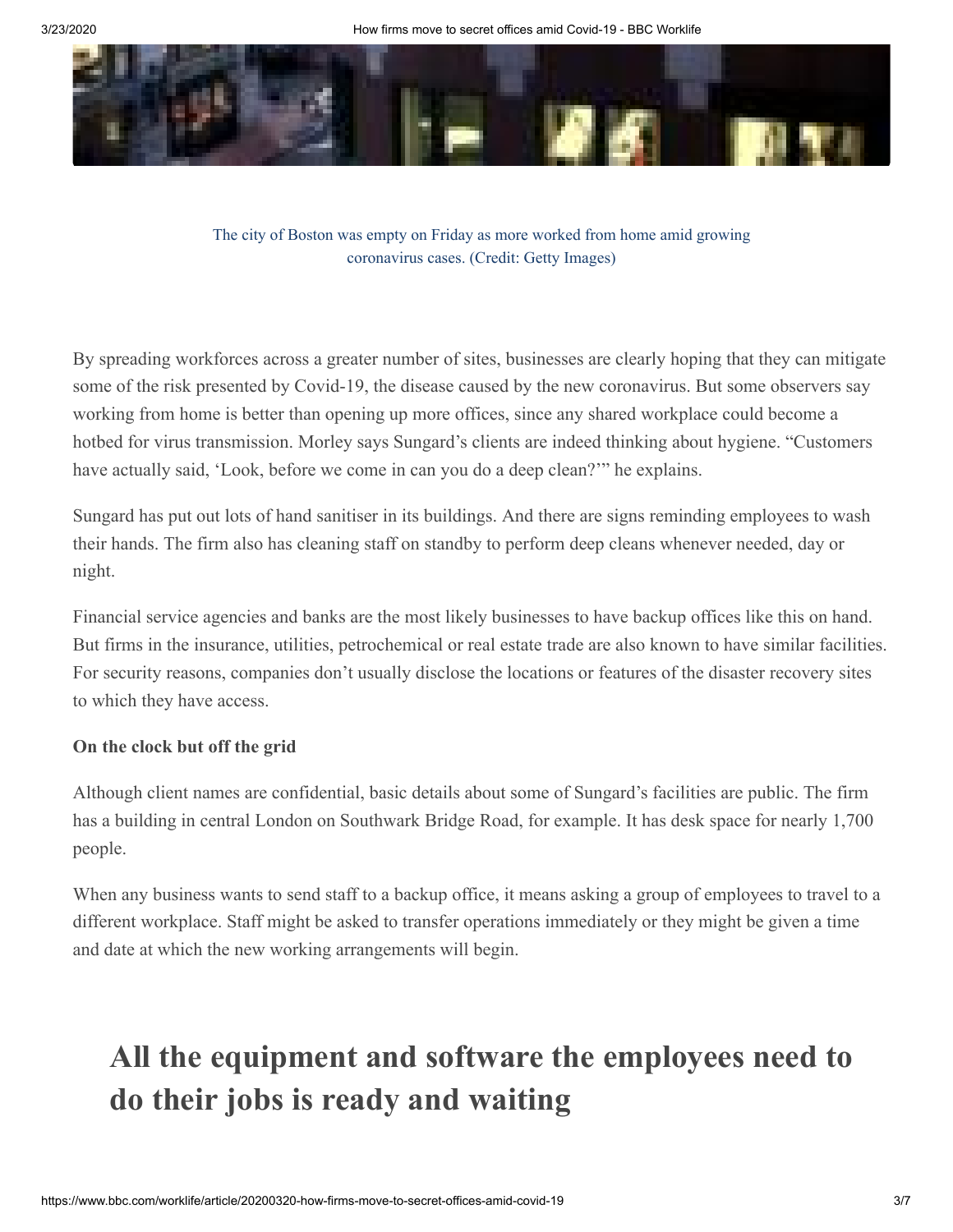#### 3/23/2020 How firms move to secret offices amid Covid-19 - BBC Worklife

Some workers will have seen the premises beforehand during tests and drills. For others, it will be a completely unfamiliar place. But there are ways to make the transition "seamless" upon arrival, says Morley. For example, Sungard's Southwark Bridge Road site, which is practically empty on most days, usually keeps two of its three entrances locked. But once a client that rents desk space in the building moves in, one of those entrances can be opened and used as the client's new reception area. This means that employees can be greeted by the same receptionist who usually greets them at their regular office. One firm even keeps access card swipe machines on location so there is no change in how staff enter and exit the office.

"They literally have machines that they roll out into our reception, just to enable that to happen on a more familiar basis," explains Morley.

Once inside, staff might find signs posted in the lift explaining what floor and area they should go to, depending on their role. All the equipment and software they need to do their jobs is ready and waiting.

Such backup offices are termed "hot sites" in the industry because they can be used immediately and don't need to be kitted out or "warmed up" first. "Cold" sites, by contrast, could be as simple as an empty warehouse to which equipment can be shipped during a crisis.

Providing food is often a challenge because no one can predict when backup offices will be in use or to what extent. Morley says his team keeps lists of local food suppliers – cafes and restaurants – on hand for each location. Firms might, for example, pre-order entire buffets for lunch as Sungard's buildings don't have canteens.

Pandemics are a very specific kind of crisis, notes Chloe Demrovsky, president and chief executive of Disaster Recovery Institute International. The main threat that firms have been preparing for in recent years has been a major cyber-attack, she says: "Pandemic was kind of sitting on the back burner."



```
https://www.bbc.com/worklife/article/20200320-how-firms-move-to-secret-offices-amid-covid-19 4/7
```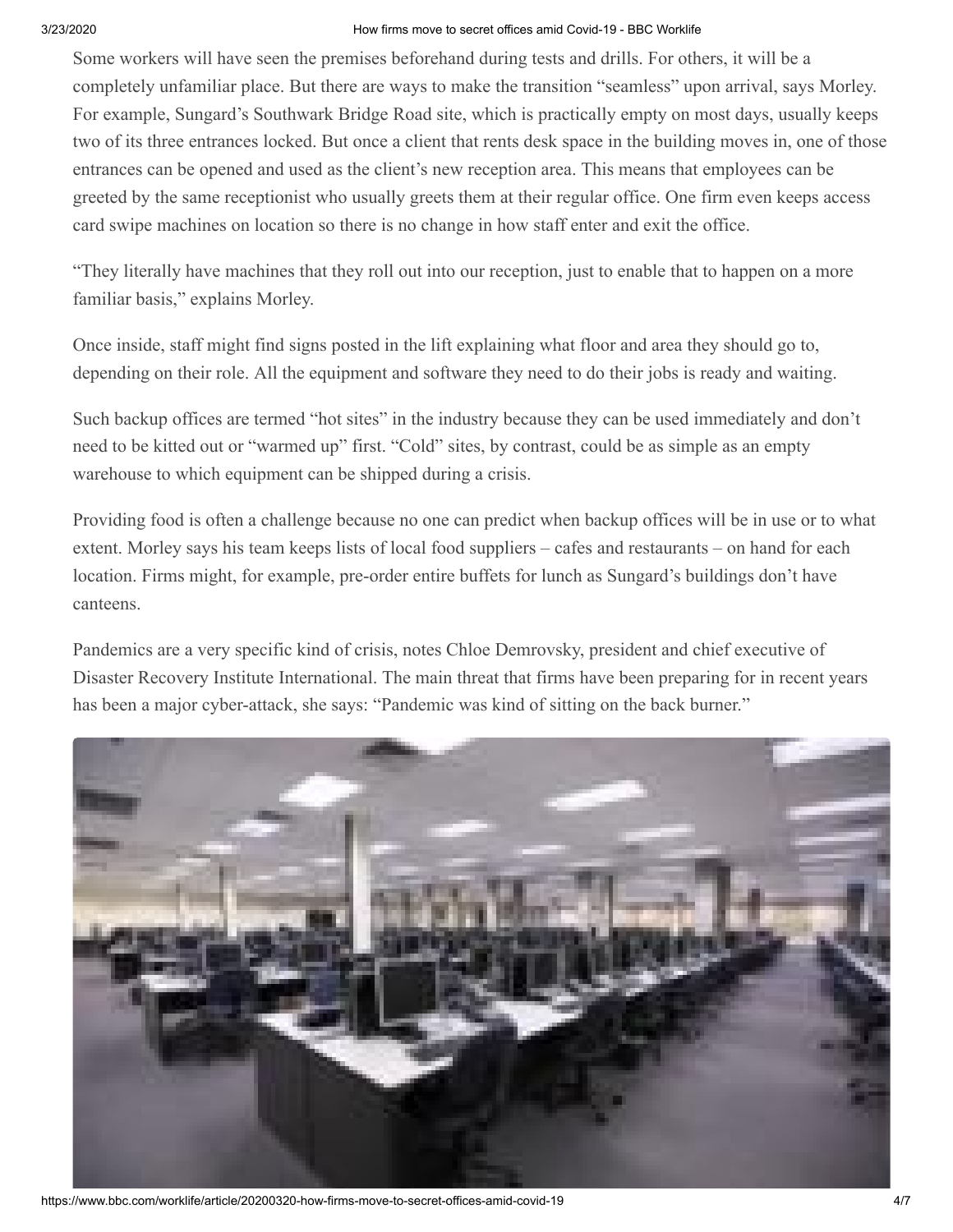Backup offices are crucial to the survival and sustainability of companies that deal with commercially sensitive data when big emergencies happen. (Credit: Sungard AS)

But she adds that the recent history of disaster preparedness in business was actually defined by a very specific event – 9/11. After terrorists struck the US in 2001, destroying the twin towers of the World Trade Center in New York, droves of businesses invested in backup locations.

"Presuming that a terrorist attack is the model, you would want to remove your people from a city centre, which is likely more at risk," says Demrovsky.

#### **'They're quite soulless places'**

It's partly a legacy of 9/11 that so many backup offices exist today. But why not just ask staff to work from home?

Demrovsky notes that some businesses handle highly sensitive information, so allowing employees to work via their personal devices or home internet connections would not be secure enough. Such firms might have regulatory requirements to handle data securely, which is why they take such things so seriously. Plus, there are sometimes practical problems.

"I've heard about some organisations that are struggling because they issue desktops, for example – people are having trouble taking those home," she says.

Some firms also rely on ultra-fast computer hardware to process data from the financial markets with minimal delay. These are all reasons why a company might choose to have a disaster recovery office rather than an emergency work-from-home policy for staff.

## **Some backup offices are inside bunkers and bomb-proof buildings capable of withstanding natural disasters**

David Teed is a business consultant who specialises in disaster preparedness. He says that backup offices, often being bland and furnished only with the essentials, may seem bleak to employees who find themselves suddenly posted there.

"They're quite soulless places – they're not places you want to be stuck for any length of time to be quite honest," he says. "But they do a job."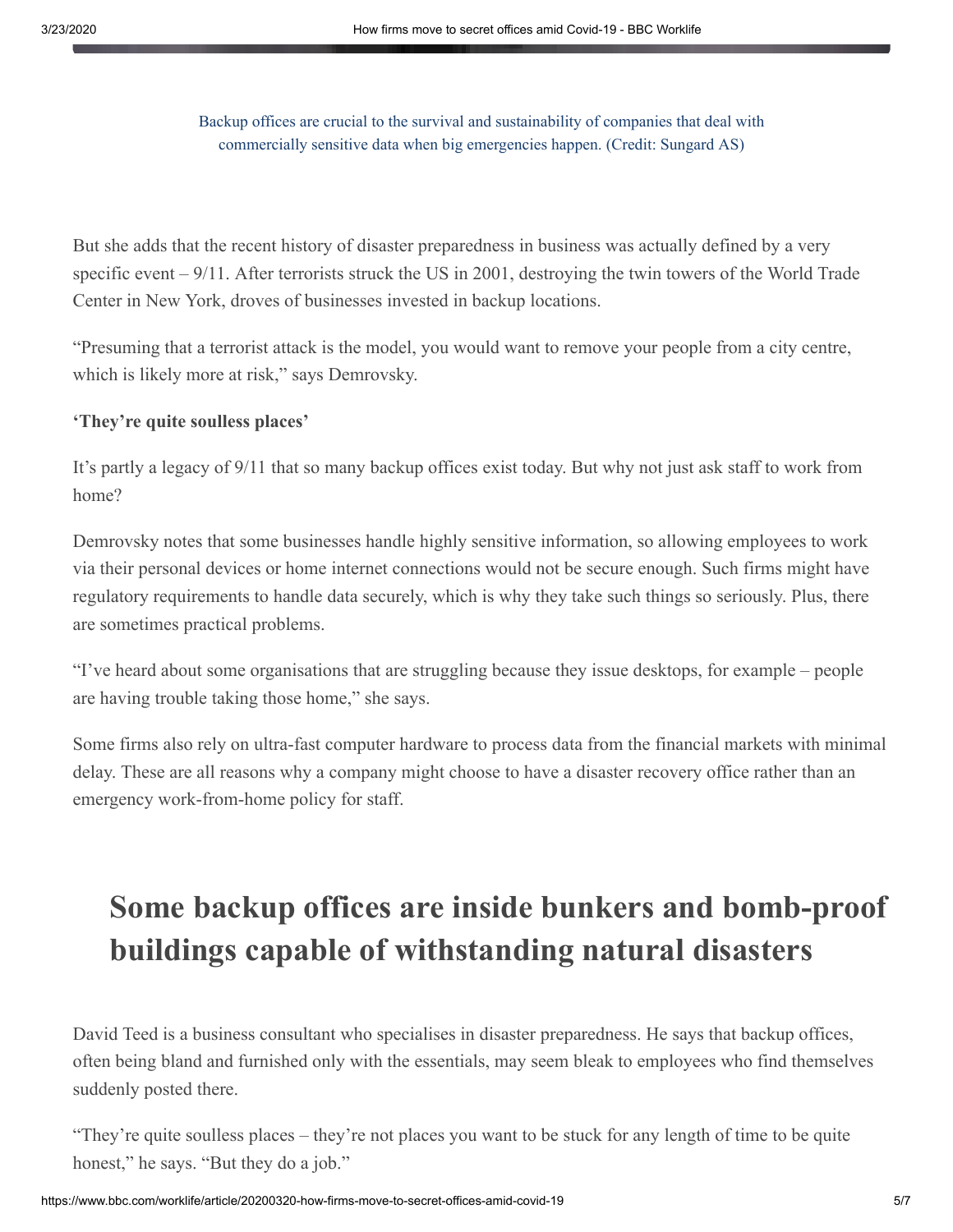#### 3/23/2020 How firms move to secret offices amid Covid-19 - BBC Worklife

Some of the backup offices Teed has visited around the world are built to withstand all kinds of threats. "Some of them are in bunkers and bomb-proof buildings," he says.

In US states like Oklahoma, for example, such buildings may be constructed to survive tornadoes or hurricanes. The roof of Corus360, a data centre in Norcross, in the US state of Georgia, is designed to survive wind speeds of 100 miles per hour or more. "It is a hardened facility," says Steve Gruber, an executive at Res-Q, which runs Corus360 and provides backup office utilities and technology to clients, which they might call upon during an emergency or disaster.

The company's Norcross building has 150 seats for workers. There's an 18-inch raised internal floor with leak detection system, a backup generator and 48 hours of fuel. The walls are poured concrete and most of the structure is underground. There's even a shower in case workers want to freshen up. According to Res-Q, the site is designed to function with a miniscule rate of failure and offers "a guaranteed uptime of 99.982%".

### **A luxury in uncertain times**

Due to the spread of Covid-19, Gruber says that staff at Res-Q facilities like the one in Georgia have had their work schedules staggered – which the company has never done before – so that operations can continue around the clock.

"We've had several customers already enquire as to availability," he adds, referring to the pandemic situation. But one concern Gruber has is that some clients aren't overly fastidious about testing their backup facilities ahead of time.